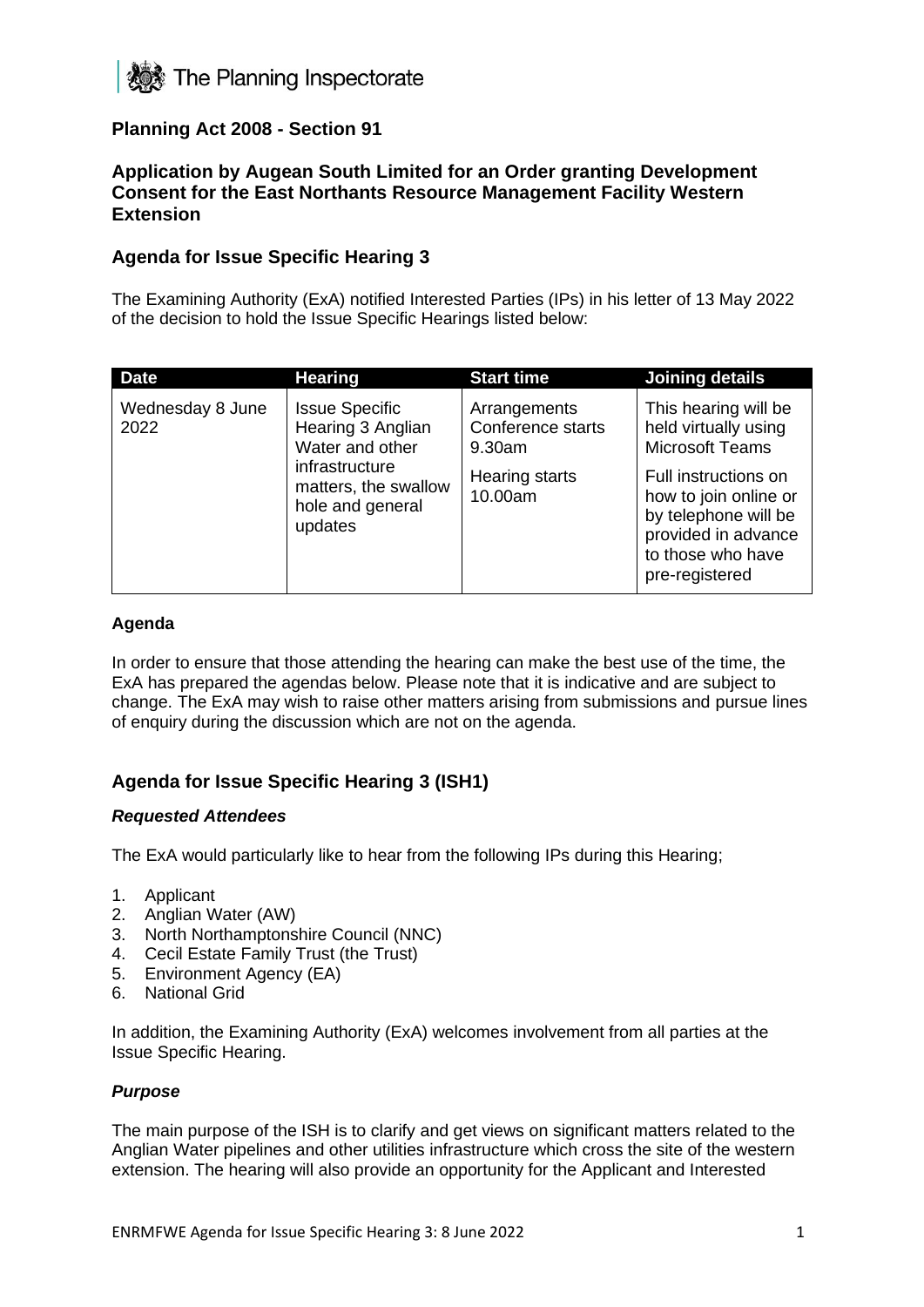

Parties to update the Examination on other matters, including the Cecil Estate Family Trust swallow hole survey and any changes to the draft Development Consent Order. Some of these matters will have been considered in the ExA's written questions and responses.

### *Documents*

The ExA referred to several documents in the preparation of this agenda, and some of the documents that may be referred to during the Hearing are listed here. These documents can be located using the Examination Library reference number and link provided in the [] square brackets.

- 1. draft Development Consent Order (dDCO) [\[REP3-004\]](https://infrastructure.planninginspectorate.gov.uk/wp-content/ipc/uploads/projects/WS010005/WS010005-000528-MJCA%20-%20An%20updated%20version%20of%20the%20draft%20Development%20Consent%20Order%20(dDCO)%20tracked.pdf);
- 2. Applicant's responses to ExQ2 [\[REP5-004\]](https://infrastructure.planninginspectorate.gov.uk/wp-content/ipc/uploads/projects/WS010005/WS010005-000616-Augean%20South%20Limited%20-%20Responses%20to%20ExQ2.pdf)
- 3. Applicant's comments on written summaries of oral contributions to ISH1 and ISH2 [\[REP5-005\]](https://infrastructure.planninginspectorate.gov.uk/wp-content/ipc/uploads/projects/WS010005/WS010005-000611-Augean%20South%20Limited%20-%20comments%20on%20the%20written%20summaries.pdf)
- 4. Applicant's comments on the submission by Anglian Water's Chief Engineer [\[REP5-008\]](https://infrastructure.planninginspectorate.gov.uk/wp-content/ipc/uploads/projects/WS010005/WS010005-000610-Augean%20South%20Limited%20-%20Comments%20on%20evidence%20by%20Anglian%20Water.pdf)
- 5. Anglian Water Chief Engineers' proof [\[REP4-013\]](https://infrastructure.planninginspectorate.gov.uk/wp-content/ipc/uploads/projects/WS010005/WS010005-000580-Anglian%20Water%20Services%20Limited%20-%20Written%20summaries%20of%20oral%20contributions%20at%20hearings.pdf)
- 5 Anglian Water written summary of oral contribution to ISH1 and ISH2 [\[REP4-014\]](https://infrastructure.planninginspectorate.gov.uk/wp-content/ipc/uploads/projects/WS010005/WS010005-000547-Darl%20Sweetland%20-%20Written%20summaries%20of%20oral%20contributions%20at%20hearings.pdf)
- 6. Anglian Water responses to ExQ2 [\[REP5-011\]](https://infrastructure.planninginspectorate.gov.uk/wp-content/ipc/uploads/projects/WS010005/WS010005-000618-Anglian%20Water%20Services%20Limited%20-%20Responses%20to%20ExQ2.pdf)
- 6. Cecil Estate Family Trust Written responses to ExQ2 [\[REP5-013\]](https://infrastructure.planninginspectorate.gov.uk/wp-content/ipc/uploads/projects/WS010005/WS010005-000620-Cecil%20Estate%20Family%20Trust%20-%20ExQ2%20Responses.pdf)
- 7. National Grid responses to ExQ2 [\[REP5-010\]](https://infrastructure.planninginspectorate.gov.uk/wp-content/ipc/uploads/projects/WS010005/WS010005-000605-National%20Grid%20Gas%20PLC%20-%20Responses%20to%20ExQ2.pdf)

### *AGENDA*

The Hearing will start promptly at the indicated time of 10.00am.

#### **9:30 am Arrangements Conference**

1. Registration by the Case Team

#### **10.00am Issue Specific Hearing 3**

- 1. Welcome by the ExA
- 2. Procedure for running the virtual hearing

#### 3. **Swallow hole**

- a. Update on land survey on behalf of the Trust
- b. Surface water flows and drainage ditch design potentially affecting the Trust land

#### 4. **General Update**

- a. Environmental Permit applications
- b. Great crested newt Letter of No Impediment
- c. Protective Provisions discussions
- d. Statements of Common Ground

#### 5. **Update on Draft Development Consent Order**

- a. Works 3 limits of deviation for a single tall building
- b. Stand-off distance limits of deviation